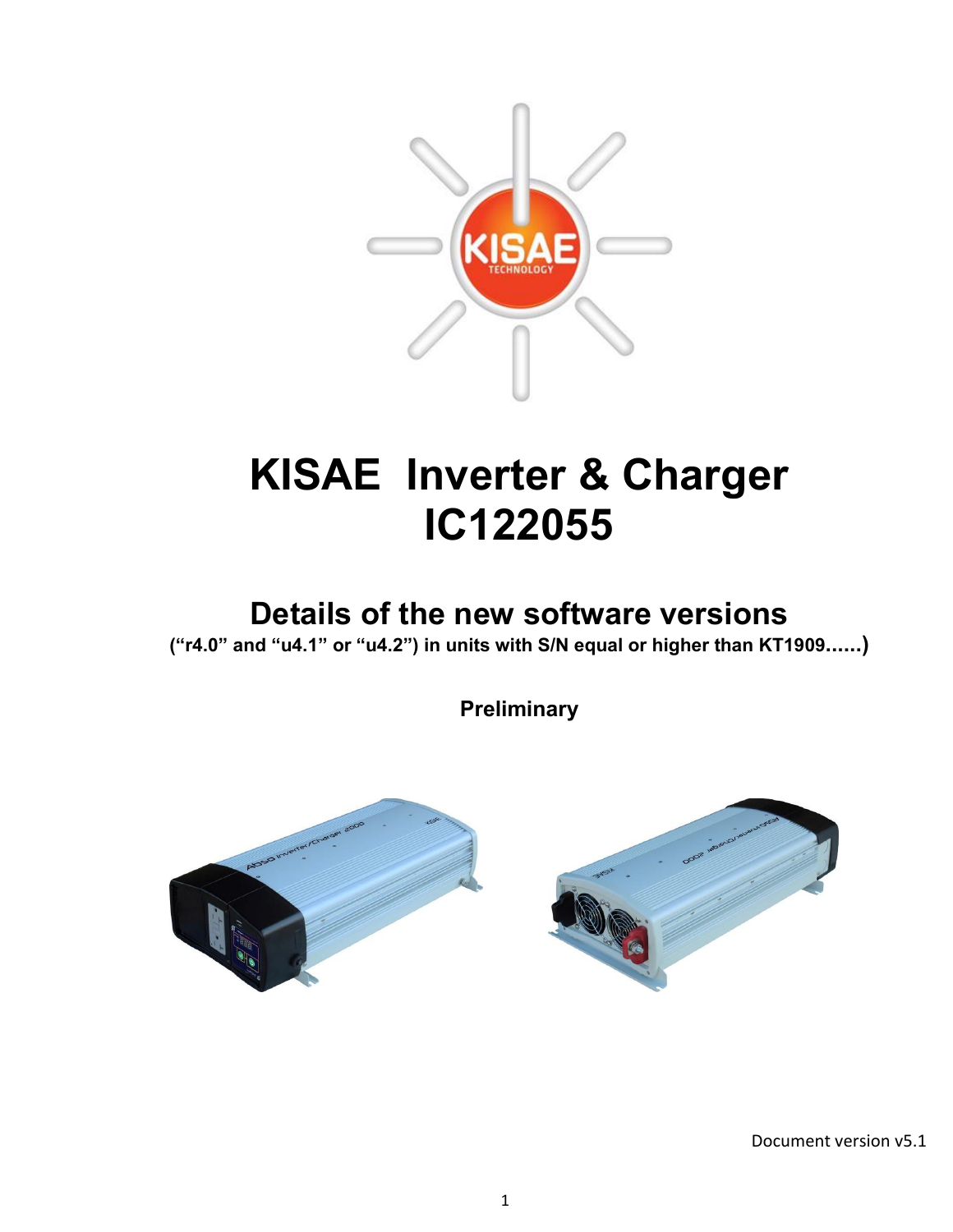### **New version of KISAE Inverter & Charger IC122055**

#### **Scope of this document**

To show the new settings and operational differences between this new software version and the previous ones of the KISAE inverter and charger model # IC122055. This is an addendum to the first version of the owner's manual.

#### **Introduction**

The KISAE IC122055 with serial number starting with KT1909...... have software version numbers "r4.0" and "u4.1" or "u4.2" (for the remote and the main unit respectively) with new settings in relations to previous versions. In that sense, the following is pointed out:

- As per the several previous versions, in the 6 seconds initialization period (just after turning the unit on), no LED light indicator goes on and the display should show "888" briefly (for about 0.2 sec), then the software code version number of the remote (display) panel, and finally the one of the main unit (in this case "r4.0" and "u4.1" or "u4.2". In the first version of the unit (mostly with S/N starting with KT13..... or lower) during that 6 sec. period, the display showed only "888" with both LED lights "Status" and "Display" on with solid amber and green color respectively
- In the first version of the unit, the fans remained running continuously in Bypass mode, for cooling both the charger and the transfer switch relays. Contrarily, in the last two or three versions (including this), the transfer switch relays and the temperature thresholds (for the fan's activation) have been changed, so the fans start running only when necessary to avoid unnecessary noise conditions and to extend the lifespan (bearings) of the fans. Additionally, there is a new setting "FA0" (only in "r1.6" and "u2.5" or higher) to keep the fan running continuously and quietly at low speed while derating the charging current setting in an effort to avoid triggering the overtemperature shutdown alarm. See the setting table below for more details about the "FAn" parameters.
- As per the several previous versions, the flashing green condition of the Status LED light, used to indicate "battery charging in progress", has been eliminated, since it can be known with the "Ch9 ("Chg") message on the display
- From the versions "r1.6" and "2.5", there has been the new settings "In3" and "In4" in the Inverter "In" parameter.
	- $\circ$  In the In3 setting, the built-in transfer switch is disabled and the unit supplies AC-Output power always from the inverter, despite having external AC-Input power present. The charger function remains enabled. This mode is very stressful for the unit, so it is **not** suggested, except for very specific applications (see next table)
	- $\circ$  The "In4" setting is similar to the "In1" one, with the possibility of turning the AC-Output Off and On manually through the "Power" push-button even in bypass mode
- In this new version ("r4.0", "u4.1" or "u4.2") there are two additional new settings named "In5" and "In6" representing two different approaches for what is called the "Manual Backup" feature. It consists to prevent passing to Inverter (battery) mode automatically during an AC-Input power outage or disconnection, but only manually when the user decides to use the batteries for backing up, and just by pressing the Power pushbutton.

The typical application of the Manual Backup function enabled, is keeping the unit in Bypass (e.g. for charging the battery and/or feeding some no critical AC loads that do not necessarily require power backup) when the user leaves the site (i.e. boat, RV, cabin) for a while (e.g. several hours) and does not want to get the possible bad surprise of finding the battery depleted when returning, due to an unexpected power outage (blackout) during her/his absence.

Before these new "In5" and "In6" Manual Backup settings was available, the only way to do so was by changing the "In" parameter setting from/to "In0" any time the user return-to/leave the site respectively, which may be troublesome and tedious.

Also with these In5 and In6 settings, when the unit is in Bypass mode (i.e. having the AC-Input power available) the Xfer-switch and the built-in charger always work, so passing through the AC-Input power to the AC output ports and charging/maintaining the battery.

The differences between both settings are as follow (see more details in the following table):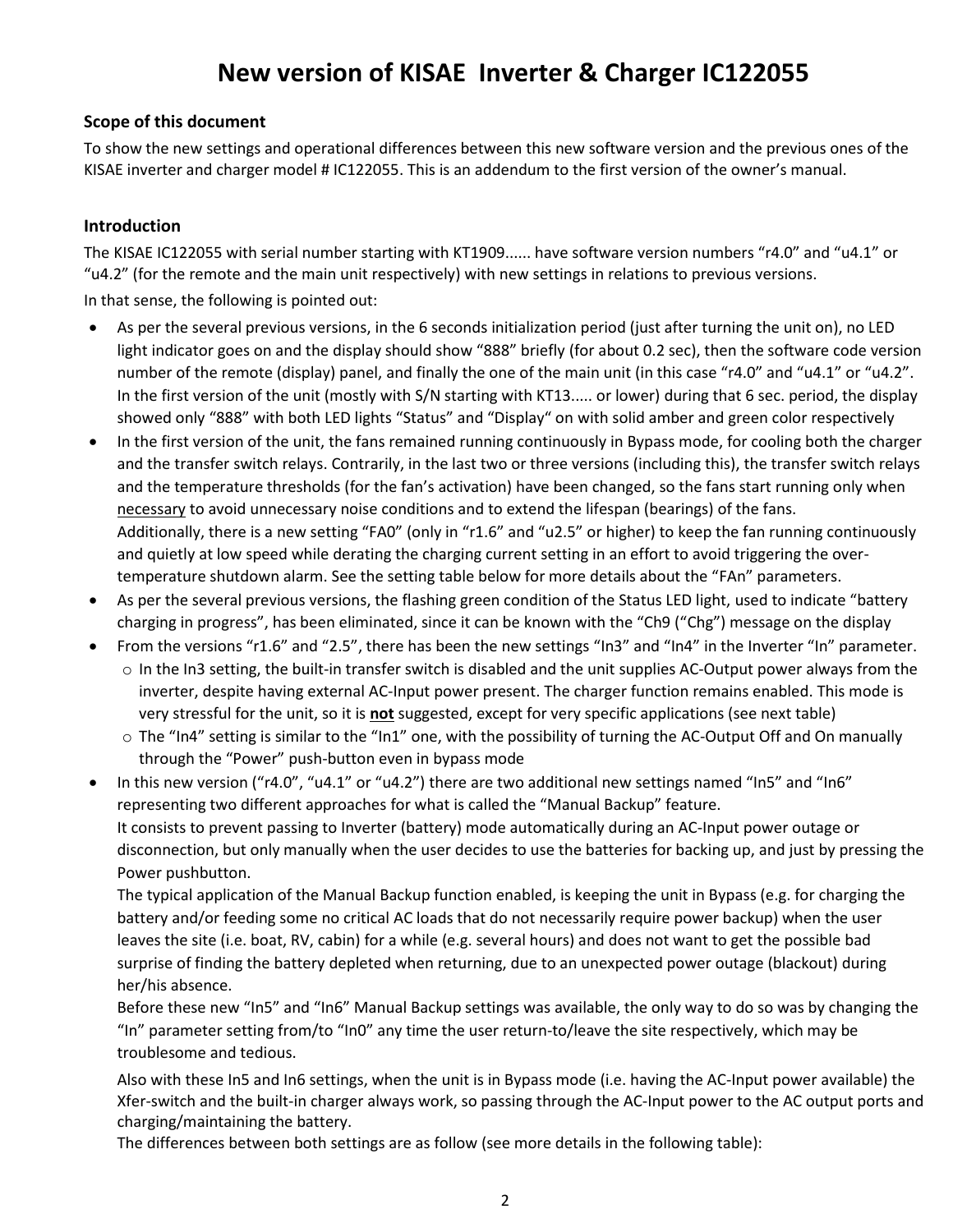- $\circ$  In "In5", the inverter always remains off after an AC-Input power outage (i.e. having no automatic battery backup function), requiring to be turned on manually by pushing the Power button once when having no AC-Input power.
- o In "In6", the user can enable and disable the automatic battery back-up function by turning the display (and so the inverter function) on and off at any time (i.e. either in Bypass or in Inverter mode), by pushing the Power button once. The display on/off indicates the Manual Backup is enabled/disabled respectively.
- The "In1" continues being the factory default setting for the "In" parameter. However, the battery type default is AGM ("Ag" = "A9") now, other than Flooded ("FLo").
- As soon as a valid AC voltage (within the operating voltage range) is detected at the AC-Input port, the unit cannot be turned Off by pushing the Power button, so to allow the charger to work. In the case of the "In4" setting, only the AC-Output ports can be turned off, but the build-in charger continues working. To turn the unit completely Off, the AC-Input power has to be disconnected (to force passing to Inverter mode), and then you can turn it Off by pushing the Power button.
- The unit always turns on (if it was Off) anytime the AC-Input power is detected (connected). It always applies to the charger but not necessarily to the AC-Output ports when having the "In4" setting, which may have a memorized Off condition for them.
- In the "In3" setting, the flashing amber condition of the Status LED light, to indicate "Bypass mode will occur soon," remains even after the Bypass mode is activated by the Xfer-switch relay. The typical Status light on green to indicate Bypass condition does not apply in this "In3" setting.
- When in Inverter (= Battery) mode with "In0" setting, the "Status" LED remains off (as per immediate previous versions) other than solid-amber, to indicate that the Inverter stage is disabled and to save a little battery SoC.
- In previous versions of the unit, the settings (particularly of the "In" parameter) eventually may change (most of the time to "In0") by the unit itself under certain conditions (e.g. electrostatic, electrical noise induced in the RJ12 cable, etc.). In this last version of the unit, a handshaking mechanism was implemented in the communication protocol between the remote panel and the main unit, in an effort to avoid that.

#### **Understanding the Unit Settings**

In the following table, the rows with a gray color background correspond to the new settings that have been added in the new software version "r4.0" and "u4.1" or "u4.2".

| <b>Inverter Settings</b>                               |                                                                                                                                                                                                                                                                                                                                                                                                                                                                                                                                                                                                                                                                                                                                                                                                                                                                                                                                             |  |  |  |  |
|--------------------------------------------------------|---------------------------------------------------------------------------------------------------------------------------------------------------------------------------------------------------------------------------------------------------------------------------------------------------------------------------------------------------------------------------------------------------------------------------------------------------------------------------------------------------------------------------------------------------------------------------------------------------------------------------------------------------------------------------------------------------------------------------------------------------------------------------------------------------------------------------------------------------------------------------------------------------------------------------------------------|--|--|--|--|
| In0                                                    | The inverter is disabled and will not provide backup function when utility power is not available. The unit works in bypass mode<br>only, for charging the battery and passing through the external AC-lnput power to the loads.<br>Use this mode when charging the battery bank is the priority or when the backup function is not desired for a while (for more<br>details, see the "Unit Operation" section in the manual)                                                                                                                                                                                                                                                                                                                                                                                                                                                                                                               |  |  |  |  |
| In1                                                    | The unit will provide backup function as soon as the external AC-Input power is not available, and cannot be turned Off in Bypass<br>mode by pushing the Power button. This is the factory default setting.                                                                                                                                                                                                                                                                                                                                                                                                                                                                                                                                                                                                                                                                                                                                 |  |  |  |  |
| ln2                                                    | The inverter stage is set to standby mode with the power save mode ON to reduce the current consumption from the battery (from<br>0.9A–1A typically, to 0.2A) when having no-AC loads connected / turned-on. The unit will provide backup function as soon as the<br>external AC-Input power is not available AND the load connected to the output is equal or more than 10W, Then, the AC-Output<br>ports go off when the AC power is less 8W (there is a 2W hysteresis here). Anytime the AC-Output ports are off in Inverter mode,<br>the unit will turn on briefly (for a few msec.) every 3-sec. to check the power consumption to decide to turn on or not the AC-Output<br>ports. Under this pulsed condition, it is not possible to reset the GFCI outlet in the front panel when it tripped, unless it receives a<br>continuous AC-Output voltage from the inside by either forcing Bypass mode and/or changing the "In2" setting. |  |  |  |  |
| In3<br>(Reserved for<br>very specific<br>applications) | The built-in transfer switch is disabled and the unit will supply AC-Output power always from the inverter, despite having external<br>AC-Input power present. Therefore, while the unit is working, its inverter stage never gets a rest.<br>Do not use it. Use this mode for very specific applications with loads sensitive to the brief AC power interruption of the transfer switch<br>commutation (when passing in between Bypass and Battery mode) and/or to the external AC-Input power quality (volts/frequency<br>variation range and/or waveform). The total load power has to be limited to allow some margin for charging the battery. This mode<br>is NOT recommended except for very specific applications (i.e. instrumentation & control).                                                                                                                                                                                 |  |  |  |  |
| In4                                                    | The inverter is set to standby mode. The unit will provide backup function when external AC-Input power is not available. The AC-<br>Output can always be turned Off and On manually using the "Power" push-button even in bypass mode. When in Bypass, the<br>charger function remains always enabled; however, for a complete shutdown (including the light indicators, display, and the<br>charger), you have to first disconnect the external AC-Input power (do to force Inverter mode) and then push the Power button.<br>When the AC-Output is manually turned off with this setting, the condition remains memorized, even after a blackout and blackout-<br>recovery at the AC-Input port. This is done to be consequent with the last power On/Off action the user did manually on purpose.                                                                                                                                       |  |  |  |  |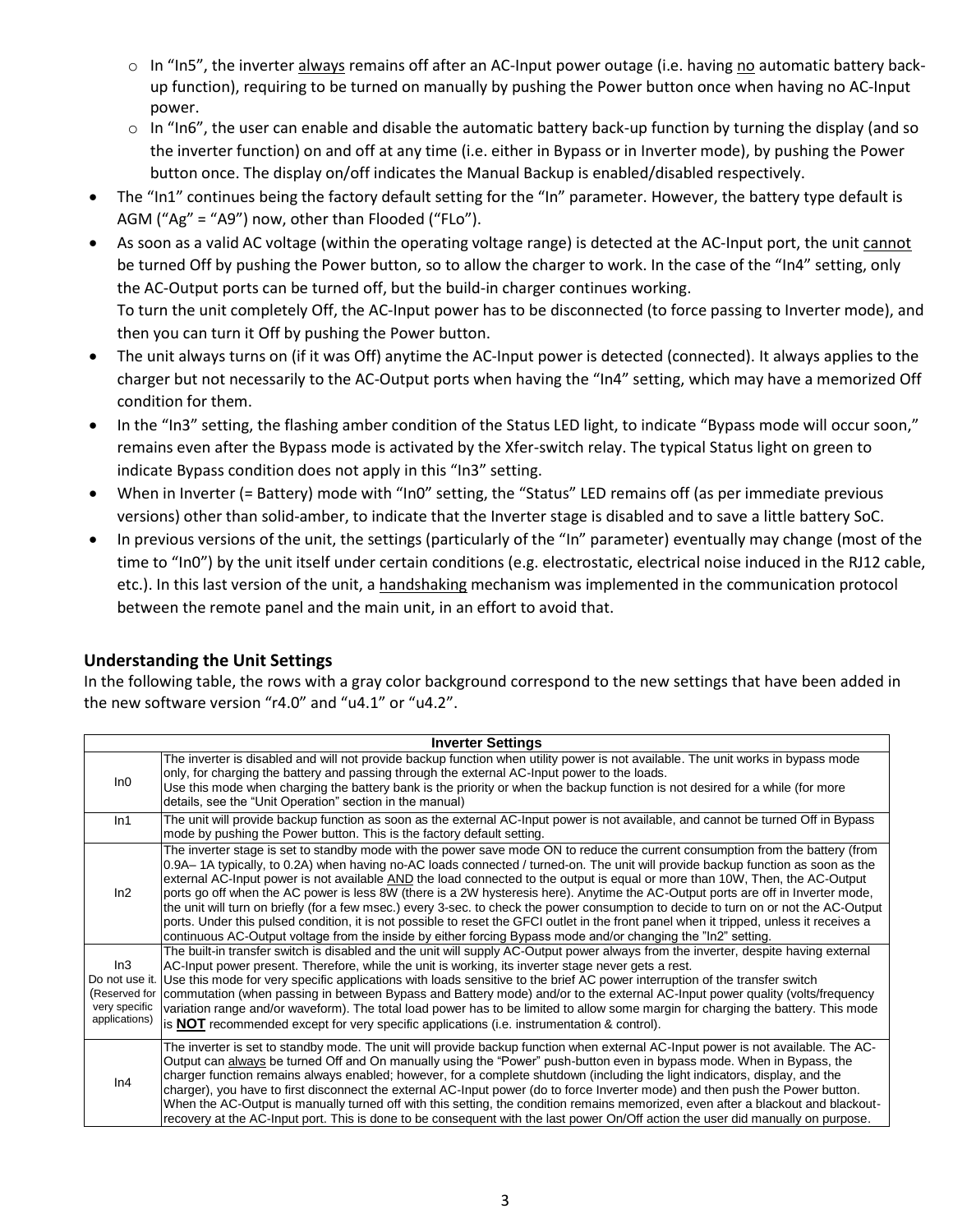| In5                | Manual Backup, to prevent passing to Inverter (Battery) mode automatically, but only manually when the user wants and by just<br>pressing the Power push-button (other than changing the settings to and from the "In0"). The inverter always remains off after an<br>AC-Input power outage, requiring to be turned on manually by pushing the Power button once, when having no AC-Input power.<br>After an AC-Input power recovery, it takes about 20 sec for the transfer switch to activate the Bypass (=Pass-thru) mode and for<br>the charger to start working. During that 20 sec, waiting period the unit flashes the Status light on amber color to indicate that it will<br>pass to Bypass mode soon.<br>Once in Bypass mode, the Status light goes on solid green. Then, if the external AC-Input power is disconnected/blackout, the AC-<br>Output ports shut down immediately and the display remains On showing the battery voltage for 30 sec. before going completely                                                                                                                                                                                                                                                                                                                                                                                                                                                                                                                                                                                                                                                                                                                                                                                                                                                                                                                                                                                                                                                                          |                                                                                                                                                                                                                                                                                                  |  |  |  |  |
|--------------------|----------------------------------------------------------------------------------------------------------------------------------------------------------------------------------------------------------------------------------------------------------------------------------------------------------------------------------------------------------------------------------------------------------------------------------------------------------------------------------------------------------------------------------------------------------------------------------------------------------------------------------------------------------------------------------------------------------------------------------------------------------------------------------------------------------------------------------------------------------------------------------------------------------------------------------------------------------------------------------------------------------------------------------------------------------------------------------------------------------------------------------------------------------------------------------------------------------------------------------------------------------------------------------------------------------------------------------------------------------------------------------------------------------------------------------------------------------------------------------------------------------------------------------------------------------------------------------------------------------------------------------------------------------------------------------------------------------------------------------------------------------------------------------------------------------------------------------------------------------------------------------------------------------------------------------------------------------------------------------------------------------------------------------------------------------------|--------------------------------------------------------------------------------------------------------------------------------------------------------------------------------------------------------------------------------------------------------------------------------------------------|--|--|--|--|
|                    | off, unless you push the Power button to accelerate that completely-off condition before the 30 sec. timeout happens.                                                                                                                                                                                                                                                                                                                                                                                                                                                                                                                                                                                                                                                                                                                                                                                                                                                                                                                                                                                                                                                                                                                                                                                                                                                                                                                                                                                                                                                                                                                                                                                                                                                                                                                                                                                                                                                                                                                                          |                                                                                                                                                                                                                                                                                                  |  |  |  |  |
| In6                | The Manual Backup function can be either enabled or disabled, turning the display and so the inverter function either On or Off<br>respectively, by pushing the Power button once any time and in whatever operating mode (i.e. either in Bypass or in Inverter).<br>In other words, anytime the display is on showing the normal messages (in either Bypass or Inverter mode), the inverter stage<br>function is enabled. Contrarily, having the display Off (in either Bypass or Inverter mode), the inverter stage function is disabled.<br>However, once in Bypass (= Pass-thru) mode both, the charger and the AC-Output ports, are always activated despite having the<br>display either On or Off. If the latter, the Status light indicator remains on solid-green as the only way to differentiate when the unit<br>is completely Off because the charging messages (CH9, bUL, AbS, FUL) are not displayed even though the charger is working.<br>After an AC-Input power recovery, the charger always starts working immediately. However, the activation of the transfer switch<br>and so the Bypass (Pass-thru) function will happen either immediately or after 20 sec. according to the following conditions:<br>o Immediately: if the Manual Backup status was disabled (so with the display Off) when the AC-Input recovery happens.<br>$\circ$ After 20 sec: if the Manual Backup status was enabled (so with the display On) when the AC-Input recovery happens.<br>During this 20-sec waiting period, the status display goes flashing amber to indicate that the unit will pass to Bypass soon<br>(meantime the AC-Output is supplied by the Inverter stage). After the 20 sec timeout, the Xfer-switch and so the Bypass mode<br>is finally activated and the Status light changes to solid-green.<br>The last Manual Backup status (either enabled or disabled) with the corresponding one of the display (either On or Off respectively)<br>remains memorized after eventual subsequent AC-Input connections and disconnections events. |                                                                                                                                                                                                                                                                                                  |  |  |  |  |
|                    |                                                                                                                                                                                                                                                                                                                                                                                                                                                                                                                                                                                                                                                                                                                                                                                                                                                                                                                                                                                                                                                                                                                                                                                                                                                                                                                                                                                                                                                                                                                                                                                                                                                                                                                                                                                                                                                                                                                                                                                                                                                                | Note: Always in bypass mode, the unit cannot completely turn off (i.e. charger and AC-Output through the Xfer-switch) manually through the                                                                                                                                                       |  |  |  |  |
|                    |                                                                                                                                                                                                                                                                                                                                                                                                                                                                                                                                                                                                                                                                                                                                                                                                                                                                                                                                                                                                                                                                                                                                                                                                                                                                                                                                                                                                                                                                                                                                                                                                                                                                                                                                                                                                                                                                                                                                                                                                                                                                | "Power" button. To do so, first, disconnect the external AC-Input power (to force the pass to Inverter mode) and then, press the power button.                                                                                                                                                   |  |  |  |  |
|                    | the AC-Output ports when having the "In4" setting, which may have a memorized Off condition for them.                                                                                                                                                                                                                                                                                                                                                                                                                                                                                                                                                                                                                                                                                                                                                                                                                                                                                                                                                                                                                                                                                                                                                                                                                                                                                                                                                                                                                                                                                                                                                                                                                                                                                                                                                                                                                                                                                                                                                          | The unit always turns on (if it was Off) anytime the AC-Input power is detected (connected). It always applies to the charger but not necessarily to                                                                                                                                             |  |  |  |  |
|                    | Notes about using either the In5 or In6:                                                                                                                                                                                                                                                                                                                                                                                                                                                                                                                                                                                                                                                                                                                                                                                                                                                                                                                                                                                                                                                                                                                                                                                                                                                                                                                                                                                                                                                                                                                                                                                                                                                                                                                                                                                                                                                                                                                                                                                                                       |                                                                                                                                                                                                                                                                                                  |  |  |  |  |
|                    |                                                                                                                                                                                                                                                                                                                                                                                                                                                                                                                                                                                                                                                                                                                                                                                                                                                                                                                                                                                                                                                                                                                                                                                                                                                                                                                                                                                                                                                                                                                                                                                                                                                                                                                                                                                                                                                                                                                                                                                                                                                                | $\overline{\circ}$ If you want to use the Manual Backup function always, or most of the time, without preventing the display to show the charging messages, use                                                                                                                                  |  |  |  |  |
| the "In5" setting. |                                                                                                                                                                                                                                                                                                                                                                                                                                                                                                                                                                                                                                                                                                                                                                                                                                                                                                                                                                                                                                                                                                                                                                                                                                                                                                                                                                                                                                                                                                                                                                                                                                                                                                                                                                                                                                                                                                                                                                                                                                                                |                                                                                                                                                                                                                                                                                                  |  |  |  |  |
|                    |                                                                                                                                                                                                                                                                                                                                                                                                                                                                                                                                                                                                                                                                                                                                                                                                                                                                                                                                                                                                                                                                                                                                                                                                                                                                                                                                                                                                                                                                                                                                                                                                                                                                                                                                                                                                                                                                                                                                                                                                                                                                | $\circ$ If you want the flexibility for easily enabling and disabling the Manual Backup function many times, and see its corresponding status by looking                                                                                                                                         |  |  |  |  |
|                    |                                                                                                                                                                                                                                                                                                                                                                                                                                                                                                                                                                                                                                                                                                                                                                                                                                                                                                                                                                                                                                                                                                                                                                                                                                                                                                                                                                                                                                                                                                                                                                                                                                                                                                                                                                                                                                                                                                                                                                                                                                                                | at the display from a distance (to check if it is On or Off and so the function enabled or not), use the "In6" setting despite having no charging<br>messages when the function is disabled. Anyway, in the case of having the Manual Backup function disabled in "In6", you always can push the |  |  |  |  |
|                    |                                                                                                                                                                                                                                                                                                                                                                                                                                                                                                                                                                                                                                                                                                                                                                                                                                                                                                                                                                                                                                                                                                                                                                                                                                                                                                                                                                                                                                                                                                                                                                                                                                                                                                                                                                                                                                                                                                                                                                                                                                                                | power button once to see those messages and push it once again to return to the display off condition (and so the function disabled) again.                                                                                                                                                      |  |  |  |  |
|                    |                                                                                                                                                                                                                                                                                                                                                                                                                                                                                                                                                                                                                                                                                                                                                                                                                                                                                                                                                                                                                                                                                                                                                                                                                                                                                                                                                                                                                                                                                                                                                                                                                                                                                                                                                                                                                                                                                                                                                                                                                                                                | <b>Charger Current Setting</b>                                                                                                                                                                                                                                                                   |  |  |  |  |
| $5A - 55A$         | Bulk / Termination current (to decide passing from the Absorption to the Floating stage):                                                                                                                                                                                                                                                                                                                                                                                                                                                                                                                                                                                                                                                                                                                                                                                                                                                                                                                                                                                                                                                                                                                                                                                                                                                                                                                                                                                                                                                                                                                                                                                                                                                                                                                                                                                                                                                                                                                                                                      |                                                                                                                                                                                                                                                                                                  |  |  |  |  |
|                    | 5A/1.5A, 15A/3A, 35A/4A, 55A/6A                                                                                                                                                                                                                                                                                                                                                                                                                                                                                                                                                                                                                                                                                                                                                                                                                                                                                                                                                                                                                                                                                                                                                                                                                                                                                                                                                                                                                                                                                                                                                                                                                                                                                                                                                                                                                                                                                                                                                                                                                                | Battery Type and Voltage Setting (Bulk max./Absorption/Float)                                                                                                                                                                                                                                    |  |  |  |  |
| Ag $(A9)$          | AGM:<br>14.3V / 14.3V / 13.4V (factory default)                                                                                                                                                                                                                                                                                                                                                                                                                                                                                                                                                                                                                                                                                                                                                                                                                                                                                                                                                                                                                                                                                                                                                                                                                                                                                                                                                                                                                                                                                                                                                                                                                                                                                                                                                                                                                                                                                                                                                                                                                |                                                                                                                                                                                                                                                                                                  |  |  |  |  |
| gEL                | 14.2V / 14.2V / 13.8V<br>GEL:                                                                                                                                                                                                                                                                                                                                                                                                                                                                                                                                                                                                                                                                                                                                                                                                                                                                                                                                                                                                                                                                                                                                                                                                                                                                                                                                                                                                                                                                                                                                                                                                                                                                                                                                                                                                                                                                                                                                                                                                                                  |                                                                                                                                                                                                                                                                                                  |  |  |  |  |
| L11                | 14.2V / 14.2V / 13.8V<br>Lithium 1                                                                                                                                                                                                                                                                                                                                                                                                                                                                                                                                                                                                                                                                                                                                                                                                                                                                                                                                                                                                                                                                                                                                                                                                                                                                                                                                                                                                                                                                                                                                                                                                                                                                                                                                                                                                                                                                                                                                                                                                                             |                                                                                                                                                                                                                                                                                                  |  |  |  |  |
| LI2                | Lithium 2  14.3V / 14.3V / 13.8V                                                                                                                                                                                                                                                                                                                                                                                                                                                                                                                                                                                                                                                                                                                                                                                                                                                                                                                                                                                                                                                                                                                                                                                                                                                                                                                                                                                                                                                                                                                                                                                                                                                                                                                                                                                                                                                                                                                                                                                                                               |                                                                                                                                                                                                                                                                                                  |  |  |  |  |
| LI3<br>LI4         | 14.4V / 14.4V / 13.8V<br>Lithium 3<br>14.6V / 14.6V / 13.8V<br>Lithium 4                                                                                                                                                                                                                                                                                                                                                                                                                                                                                                                                                                                                                                                                                                                                                                                                                                                                                                                                                                                                                                                                                                                                                                                                                                                                                                                                                                                                                                                                                                                                                                                                                                                                                                                                                                                                                                                                                                                                                                                       |                                                                                                                                                                                                                                                                                                  |  |  |  |  |
| FI.                | Fixed:                                                                                                                                                                                                                                                                                                                                                                                                                                                                                                                                                                                                                                                                                                                                                                                                                                                                                                                                                                                                                                                                                                                                                                                                                                                                                                                                                                                                                                                                                                                                                                                                                                                                                                                                                                                                                                                                                                                                                                                                                                                         | 13.5 Vdc fixed voltage (power supply mode continuously on CH1 and CH2&CH3 disabled)                                                                                                                                                                                                              |  |  |  |  |
| <b>FLo</b>         | Flooded: 14.4V / 14.4V / 13.5V                                                                                                                                                                                                                                                                                                                                                                                                                                                                                                                                                                                                                                                                                                                                                                                                                                                                                                                                                                                                                                                                                                                                                                                                                                                                                                                                                                                                                                                                                                                                                                                                                                                                                                                                                                                                                                                                                                                                                                                                                                 |                                                                                                                                                                                                                                                                                                  |  |  |  |  |
|                    |                                                                                                                                                                                                                                                                                                                                                                                                                                                                                                                                                                                                                                                                                                                                                                                                                                                                                                                                                                                                                                                                                                                                                                                                                                                                                                                                                                                                                                                                                                                                                                                                                                                                                                                                                                                                                                                                                                                                                                                                                                                                | <b>Battery Under Voltage Setting</b>                                                                                                                                                                                                                                                             |  |  |  |  |
|                    | Battery under-voltage setting is set to LOW (used for normal operation and maximum battery voltage operating range)                                                                                                                                                                                                                                                                                                                                                                                                                                                                                                                                                                                                                                                                                                                                                                                                                                                                                                                                                                                                                                                                                                                                                                                                                                                                                                                                                                                                                                                                                                                                                                                                                                                                                                                                                                                                                                                                                                                                            |                                                                                                                                                                                                                                                                                                  |  |  |  |  |
| SdL                | Under voltage alarm:<br>11.0 Vdc                                                                                                                                                                                                                                                                                                                                                                                                                                                                                                                                                                                                                                                                                                                                                                                                                                                                                                                                                                                                                                                                                                                                                                                                                                                                                                                                                                                                                                                                                                                                                                                                                                                                                                                                                                                                                                                                                                                                                                                                                               | Under voltage shutdown:<br>10.5 Vdc                                                                                                                                                                                                                                                              |  |  |  |  |
|                    | Under voltage alarm recovery: 11.3 Vdc                                                                                                                                                                                                                                                                                                                                                                                                                                                                                                                                                                                                                                                                                                                                                                                                                                                                                                                                                                                                                                                                                                                                                                                                                                                                                                                                                                                                                                                                                                                                                                                                                                                                                                                                                                                                                                                                                                                                                                                                                         | Under voltage shutdown recovery: 12.0 Vdc                                                                                                                                                                                                                                                        |  |  |  |  |
|                    |                                                                                                                                                                                                                                                                                                                                                                                                                                                                                                                                                                                                                                                                                                                                                                                                                                                                                                                                                                                                                                                                                                                                                                                                                                                                                                                                                                                                                                                                                                                                                                                                                                                                                                                                                                                                                                                                                                                                                                                                                                                                | Battery under-voltage setting is set to HIGH (to keep enough cranking battery energy when using an engine battery)                                                                                                                                                                               |  |  |  |  |
| SdH                | Under voltage shutdown:<br>Under voltage alarm:<br>12.1 Vdc<br>11.8 Vdc<br>Under voltage shutdown recovery: 12.6 Vdc<br>Under voltage alarm recovery: 12.3 Vdc                                                                                                                                                                                                                                                                                                                                                                                                                                                                                                                                                                                                                                                                                                                                                                                                                                                                                                                                                                                                                                                                                                                                                                                                                                                                                                                                                                                                                                                                                                                                                                                                                                                                                                                                                                                                                                                                                                 |                                                                                                                                                                                                                                                                                                  |  |  |  |  |
|                    | <b>Alarm Setting</b>                                                                                                                                                                                                                                                                                                                                                                                                                                                                                                                                                                                                                                                                                                                                                                                                                                                                                                                                                                                                                                                                                                                                                                                                                                                                                                                                                                                                                                                                                                                                                                                                                                                                                                                                                                                                                                                                                                                                                                                                                                           |                                                                                                                                                                                                                                                                                                  |  |  |  |  |
| AL <sub>0</sub>    | The fault and warning audible alarm (buzzer) is disabled. The potential errors on the display will not be audible.                                                                                                                                                                                                                                                                                                                                                                                                                                                                                                                                                                                                                                                                                                                                                                                                                                                                                                                                                                                                                                                                                                                                                                                                                                                                                                                                                                                                                                                                                                                                                                                                                                                                                                                                                                                                                                                                                                                                             |                                                                                                                                                                                                                                                                                                  |  |  |  |  |
| AL <sub>1</sub>    | Audible alarm (buzzer) will sound when fault or warning occurs.                                                                                                                                                                                                                                                                                                                                                                                                                                                                                                                                                                                                                                                                                                                                                                                                                                                                                                                                                                                                                                                                                                                                                                                                                                                                                                                                                                                                                                                                                                                                                                                                                                                                                                                                                                                                                                                                                                                                                                                                |                                                                                                                                                                                                                                                                                                  |  |  |  |  |
|                    |                                                                                                                                                                                                                                                                                                                                                                                                                                                                                                                                                                                                                                                                                                                                                                                                                                                                                                                                                                                                                                                                                                                                                                                                                                                                                                                                                                                                                                                                                                                                                                                                                                                                                                                                                                                                                                                                                                                                                                                                                                                                | <b>Maximum AC-Input Power Current Draw Setting</b>                                                                                                                                                                                                                                               |  |  |  |  |
|                    |                                                                                                                                                                                                                                                                                                                                                                                                                                                                                                                                                                                                                                                                                                                                                                                                                                                                                                                                                                                                                                                                                                                                                                                                                                                                                                                                                                                                                                                                                                                                                                                                                                                                                                                                                                                                                                                                                                                                                                                                                                                                |                                                                                                                                                                                                                                                                                                  |  |  |  |  |
|                    |                                                                                                                                                                                                                                                                                                                                                                                                                                                                                                                                                                                                                                                                                                                                                                                                                                                                                                                                                                                                                                                                                                                                                                                                                                                                                                                                                                                                                                                                                                                                                                                                                                                                                                                                                                                                                                                                                                                                                                                                                                                                | IC122055                                                                                                                                                                                                                                                                                         |  |  |  |  |
|                    | <b>AC Load Current</b>                                                                                                                                                                                                                                                                                                                                                                                                                                                                                                                                                                                                                                                                                                                                                                                                                                                                                                                                                                                                                                                                                                                                                                                                                                                                                                                                                                                                                                                                                                                                                                                                                                                                                                                                                                                                                                                                                                                                                                                                                                         | <b>Charger Current</b>                                                                                                                                                                                                                                                                           |  |  |  |  |
|                    |                                                                                                                                                                                                                                                                                                                                                                                                                                                                                                                                                                                                                                                                                                                                                                                                                                                                                                                                                                                                                                                                                                                                                                                                                                                                                                                                                                                                                                                                                                                                                                                                                                                                                                                                                                                                                                                                                                                                                                                                                                                                | Set the maximum current draw from AC-Input power to 15A. The maximum current draw from the unit is set to match with the<br>external AC-Input power circuit breaker rating, in an effort to avoid tripping it during the bypass mode. Battery charging current will                              |  |  |  |  |
| C <sub>b</sub> 1   |                                                                                                                                                                                                                                                                                                                                                                                                                                                                                                                                                                                                                                                                                                                                                                                                                                                                                                                                                                                                                                                                                                                                                                                                                                                                                                                                                                                                                                                                                                                                                                                                                                                                                                                                                                                                                                                                                                                                                                                                                                                                | automatically reduce when there is a high demand for AC load during the bypass mode (this feature is called "Power Sharing")                                                                                                                                                                     |  |  |  |  |
|                    | >11Aac                                                                                                                                                                                                                                                                                                                                                                                                                                                                                                                                                                                                                                                                                                                                                                                                                                                                                                                                                                                                                                                                                                                                                                                                                                                                                                                                                                                                                                                                                                                                                                                                                                                                                                                                                                                                                                                                                                                                                                                                                                                         | 5 Adc                                                                                                                                                                                                                                                                                            |  |  |  |  |
|                    | >6Aac and <11Aac                                                                                                                                                                                                                                                                                                                                                                                                                                                                                                                                                                                                                                                                                                                                                                                                                                                                                                                                                                                                                                                                                                                                                                                                                                                                                                                                                                                                                                                                                                                                                                                                                                                                                                                                                                                                                                                                                                                                                                                                                                               | 15 Adc                                                                                                                                                                                                                                                                                           |  |  |  |  |
|                    | >1Aac and <6Aac                                                                                                                                                                                                                                                                                                                                                                                                                                                                                                                                                                                                                                                                                                                                                                                                                                                                                                                                                                                                                                                                                                                                                                                                                                                                                                                                                                                                                                                                                                                                                                                                                                                                                                                                                                                                                                                                                                                                                                                                                                                | $35$ Adc                                                                                                                                                                                                                                                                                         |  |  |  |  |
|                    | <1Aac                                                                                                                                                                                                                                                                                                                                                                                                                                                                                                                                                                                                                                                                                                                                                                                                                                                                                                                                                                                                                                                                                                                                                                                                                                                                                                                                                                                                                                                                                                                                                                                                                                                                                                                                                                                                                                                                                                                                                                                                                                                          | 55 Adc                                                                                                                                                                                                                                                                                           |  |  |  |  |
|                    | Same as above. Set the maximum current draw from AC-Input power is 20A                                                                                                                                                                                                                                                                                                                                                                                                                                                                                                                                                                                                                                                                                                                                                                                                                                                                                                                                                                                                                                                                                                                                                                                                                                                                                                                                                                                                                                                                                                                                                                                                                                                                                                                                                                                                                                                                                                                                                                                         |                                                                                                                                                                                                                                                                                                  |  |  |  |  |
| Cb2                | >16Aac                                                                                                                                                                                                                                                                                                                                                                                                                                                                                                                                                                                                                                                                                                                                                                                                                                                                                                                                                                                                                                                                                                                                                                                                                                                                                                                                                                                                                                                                                                                                                                                                                                                                                                                                                                                                                                                                                                                                                                                                                                                         | 5 Adc                                                                                                                                                                                                                                                                                            |  |  |  |  |
|                    | >11Aac and <16Aac                                                                                                                                                                                                                                                                                                                                                                                                                                                                                                                                                                                                                                                                                                                                                                                                                                                                                                                                                                                                                                                                                                                                                                                                                                                                                                                                                                                                                                                                                                                                                                                                                                                                                                                                                                                                                                                                                                                                                                                                                                              | 15 Adc                                                                                                                                                                                                                                                                                           |  |  |  |  |
|                    | >6Aac and <11Aac                                                                                                                                                                                                                                                                                                                                                                                                                                                                                                                                                                                                                                                                                                                                                                                                                                                                                                                                                                                                                                                                                                                                                                                                                                                                                                                                                                                                                                                                                                                                                                                                                                                                                                                                                                                                                                                                                                                                                                                                                                               | 35 Adc                                                                                                                                                                                                                                                                                           |  |  |  |  |
|                    | <6Aac                                                                                                                                                                                                                                                                                                                                                                                                                                                                                                                                                                                                                                                                                                                                                                                                                                                                                                                                                                                                                                                                                                                                                                                                                                                                                                                                                                                                                                                                                                                                                                                                                                                                                                                                                                                                                                                                                                                                                                                                                                                          | 55 Adc                                                                                                                                                                                                                                                                                           |  |  |  |  |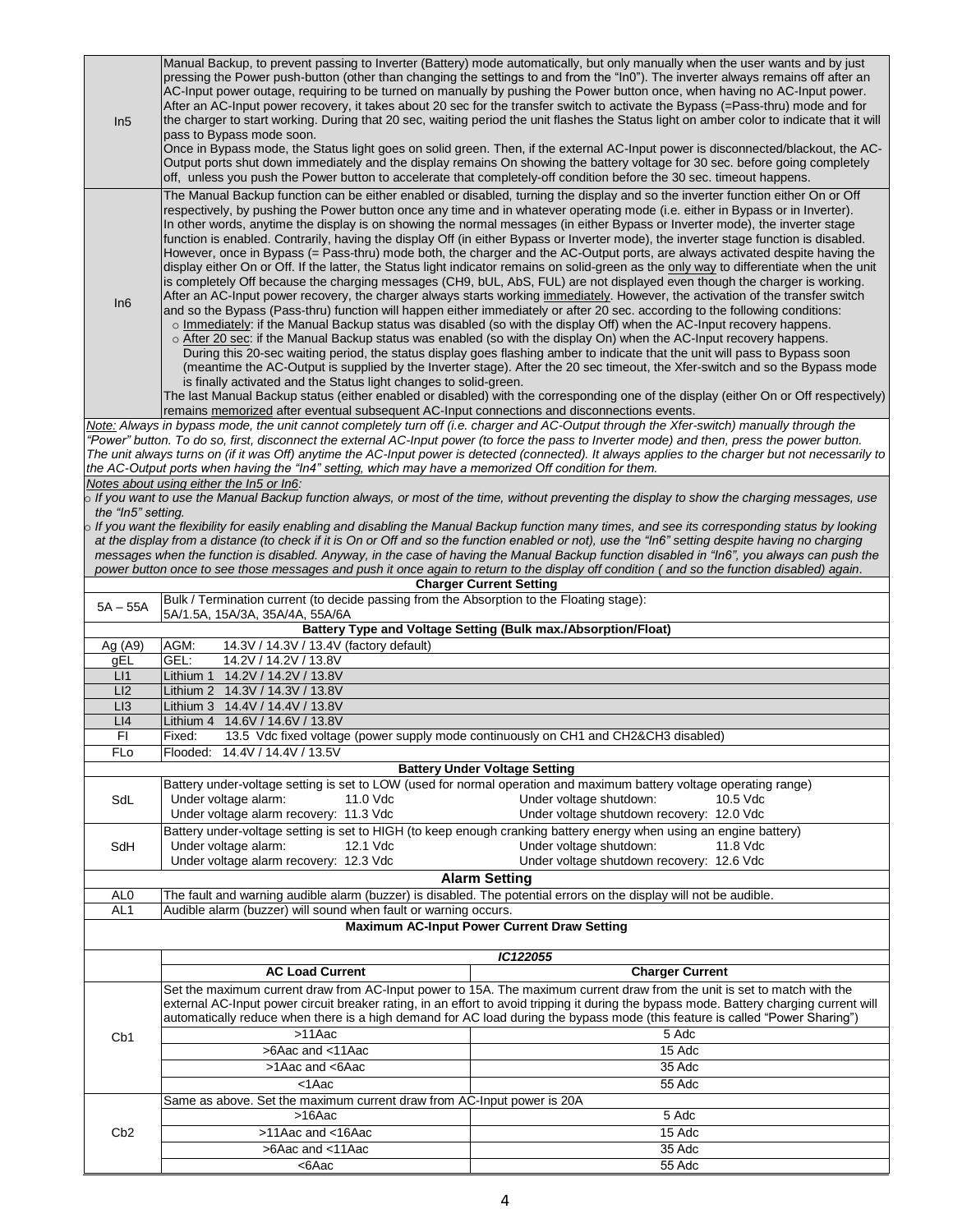|                                                                                                                                                                                            | Same as above. Set the maximum current draw from AC-Input power is 30A                                                              |                                                                                                                                      |  |  |  |  |
|--------------------------------------------------------------------------------------------------------------------------------------------------------------------------------------------|-------------------------------------------------------------------------------------------------------------------------------------|--------------------------------------------------------------------------------------------------------------------------------------|--|--|--|--|
| C <sub>b</sub> 3                                                                                                                                                                           | >26Aac                                                                                                                              | 5 Adc                                                                                                                                |  |  |  |  |
|                                                                                                                                                                                            | >21Aac and <26Aac                                                                                                                   | 15 Adc                                                                                                                               |  |  |  |  |
|                                                                                                                                                                                            | >16Aac and <21Aac                                                                                                                   | 35 Adc                                                                                                                               |  |  |  |  |
|                                                                                                                                                                                            | $<$ 16 $Aac$                                                                                                                        | 55 Adc                                                                                                                               |  |  |  |  |
| <b>Fan Operation Setting</b>                                                                                                                                                               |                                                                                                                                     |                                                                                                                                      |  |  |  |  |
|                                                                                                                                                                                            | It allows the continuous activation of the fans at low (silent) speed (since the unit starts) and only in Bypass mode.              |                                                                                                                                      |  |  |  |  |
| FA0                                                                                                                                                                                        | If the maximum temperature threshold is reached, the over-temperature shutdown is triggered. If so, once the temperature drops to   |                                                                                                                                      |  |  |  |  |
|                                                                                                                                                                                            | a certain level, the unit can be manually turned on again by pushing the "Power" button.                                            |                                                                                                                                      |  |  |  |  |
|                                                                                                                                                                                            | The charging current is de-rated to reduce the chance of getting a high-temperature shutdown.                                       |                                                                                                                                      |  |  |  |  |
|                                                                                                                                                                                            | We suggest using this setting when silent operation is required; for example when sleeping and having the unit in/close to the same |                                                                                                                                      |  |  |  |  |
|                                                                                                                                                                                            | room in Bypass (Charging) mode). This setting may represent more stress for the unit.                                               |                                                                                                                                      |  |  |  |  |
|                                                                                                                                                                                            | In Inverter mode (with no AC-Input power) the fans operate normally as per the "FA1" setting.                                       |                                                                                                                                      |  |  |  |  |
| FA <sub>1</sub>                                                                                                                                                                            |                                                                                                                                     | In this setting, the fans are activated only when needed (as per the internal temperature sensed). There is no fans slow-speed (they |  |  |  |  |
|                                                                                                                                                                                            | run at full speed when activated). This is the factory default setting.                                                             |                                                                                                                                      |  |  |  |  |
| Note: Except for FA0, the temperature thresholds for start/stop running the fans at full speed are $\approx 60^{\circ}C(140^{\circ}F)/\approx 50^{\circ}C$ (122 $^{\circ}F$ ) respectively |                                                                                                                                     |                                                                                                                                      |  |  |  |  |
| <b>Factory Default Setting</b>                                                                                                                                                             |                                                                                                                                     |                                                                                                                                      |  |  |  |  |
| Fd                                                                                                                                                                                         | Shortcut to all the manufacturing default settings (55A, In1, AL1, SdL, Ag, Cb3, FA1)                                               |                                                                                                                                      |  |  |  |  |

#### **Understanding the Display Functions:**



| <b>Status LED</b>                                                                                      | <b>Display LED</b> | <b>Display</b>                                                                                           | <b>Function/Status</b>                                                                                                                                                                                                                                                                                                                                                                                     |
|--------------------------------------------------------------------------------------------------------|--------------------|----------------------------------------------------------------------------------------------------------|------------------------------------------------------------------------------------------------------------------------------------------------------------------------------------------------------------------------------------------------------------------------------------------------------------------------------------------------------------------------------------------------------------|
| Green (solid)                                                                                          | Off                | "FUL"                                                                                                    | Battery charging in progress and in the "FLOATING" stage, with the battery fully<br>charged. The unit is already in Bypass Mode (In0, In1, In2, In4), or in Battery<br>Mode soon-to-be in Bypass Mode within 20 sec. (In4), or AC-Input power present<br>without bypass (In3)                                                                                                                              |
| Green (flashing)                                                                                       |                    | "Ch9" ("Chg")                                                                                            | Battery charging in progress; shown alternately every second with "bUL" or "AbS"                                                                                                                                                                                                                                                                                                                           |
| <b>First version</b>                                                                                   | Off                | "bUL"                                                                                                    | Bypass Mode. Battery charging in progress and in the "BULK" stage.                                                                                                                                                                                                                                                                                                                                         |
| only $\mathbb{O}$                                                                                      |                    | "Ab5" ("AbS")                                                                                            | Bypass Mode. Battery charging in progress and in the "ABSORPTION" stage.                                                                                                                                                                                                                                                                                                                                   |
|                                                                                                        | Off                | "Ch9" ("Chg")                                                                                            | Battery charging in progress; shown alternately every second with "bUL" or "AbS"                                                                                                                                                                                                                                                                                                                           |
| Green (solid)                                                                                          |                    | "bUL"                                                                                                    | Battery charging in progress and in the "BULK" stage. The unit is already in<br>Bypass Mode (In0, In1, In2, In4), or in Battery Mode soon-to-be in Bypass<br>Mode <sup><math>\circledcirc</math></sup> (In4), or AC-Input power present without bypass (In3).                                                                                                                                              |
|                                                                                                        |                    | "Ab5" ("AbS")                                                                                            | Battery charging in progress and in the "ABSORPTION" stage. The unit is already<br>in Bypass Mode (In0, In1, In2, In4), or in Battery Mode soon-to-be in Bypass<br>Mode <sup><math>\circledcirc</math></sup> (In4), or AC-Input power present without bypass (In3).                                                                                                                                        |
| Amber<br>(solid)                                                                                       | Green              | "12.5"                                                                                                   | Battery Mode, the inverter is running (except in In0 setting <sup>3</sup> ), the display shows<br>battery voltage in DC volts (12.5V as shown)                                                                                                                                                                                                                                                             |
| Amber (flashing or<br>solid)                                                                           | Amber              | "0.80"                                                                                                   | Battery Mode, the inverter is running, the display shows output power in kW<br>(800W as shown). You need to press the "Select" button for this reading                                                                                                                                                                                                                                                     |
| Amber<br>(flashing)                                                                                    | Whatever           |                                                                                                          | Battery Mode soon-to-be in Bypass Mode. AC Input power detected, the charger<br>starts working and the AC output will switch to Bypass mode within 20 seconds.                                                                                                                                                                                                                                             |
| Red<br>(solid)                                                                                         | Off                | E01-E12                                                                                                  | The unit has shut down. The display shows error code (See error code reference<br>table in the owner's manual)                                                                                                                                                                                                                                                                                             |
|                                                                                                        | Green              | "12.5"                                                                                                   | Battery voltage in DC volts (12.5V as shown)                                                                                                                                                                                                                                                                                                                                                               |
|                                                                                                        | Amber              | "0.80"                                                                                                   | Output power in kW (800W as shown). For example "1.2" means 1200W                                                                                                                                                                                                                                                                                                                                          |
| Whatever except<br>red,<br>each time the<br>"Select" V button<br>is pressed before<br>its 5sec timeout | Off                | 5A, 15A, 35A, 55A<br>In0In6<br>ALO. AL1<br>SdL,SdH<br>AG, gEL,LI1LI4,Fi,FLo<br>Cb1, Cb2, Cb3<br>FA0, FA1 | "Cu" Bulk Charging Current setting<br>"In" Inverter mode setting. In5-In6 only in $S/N \geq KT1811$ ("r4.0", "u4.1" or "u4.2")<br>"AL" Alarm beeping Off/On setting<br>"Sd" Shutdown trigger voltage Low/High setting<br>"bAt" Battery type (Flooded/AGM/GEL/Fixed voltage). "9EL" means GEL<br>"Cb" Circuit Breaker 15A/20A/30A setting<br>"FAn" Fan operating mode setting (IC122055 with S/N KT15 only) |

① Status LED flashing green, applies only to previous software versions before "r1.5", "u.2.4"

② Within a 20-sec waiting period as per the Amber Flashing condition on the Status LED light

③ When in "Inverter" (= "Battery") mode with the "In0" setting, the "Status" LED remains solid-amber/off in the first/new software versions respectively, for about 20 sec. before the unit shuts down completely to save battery state of charge.